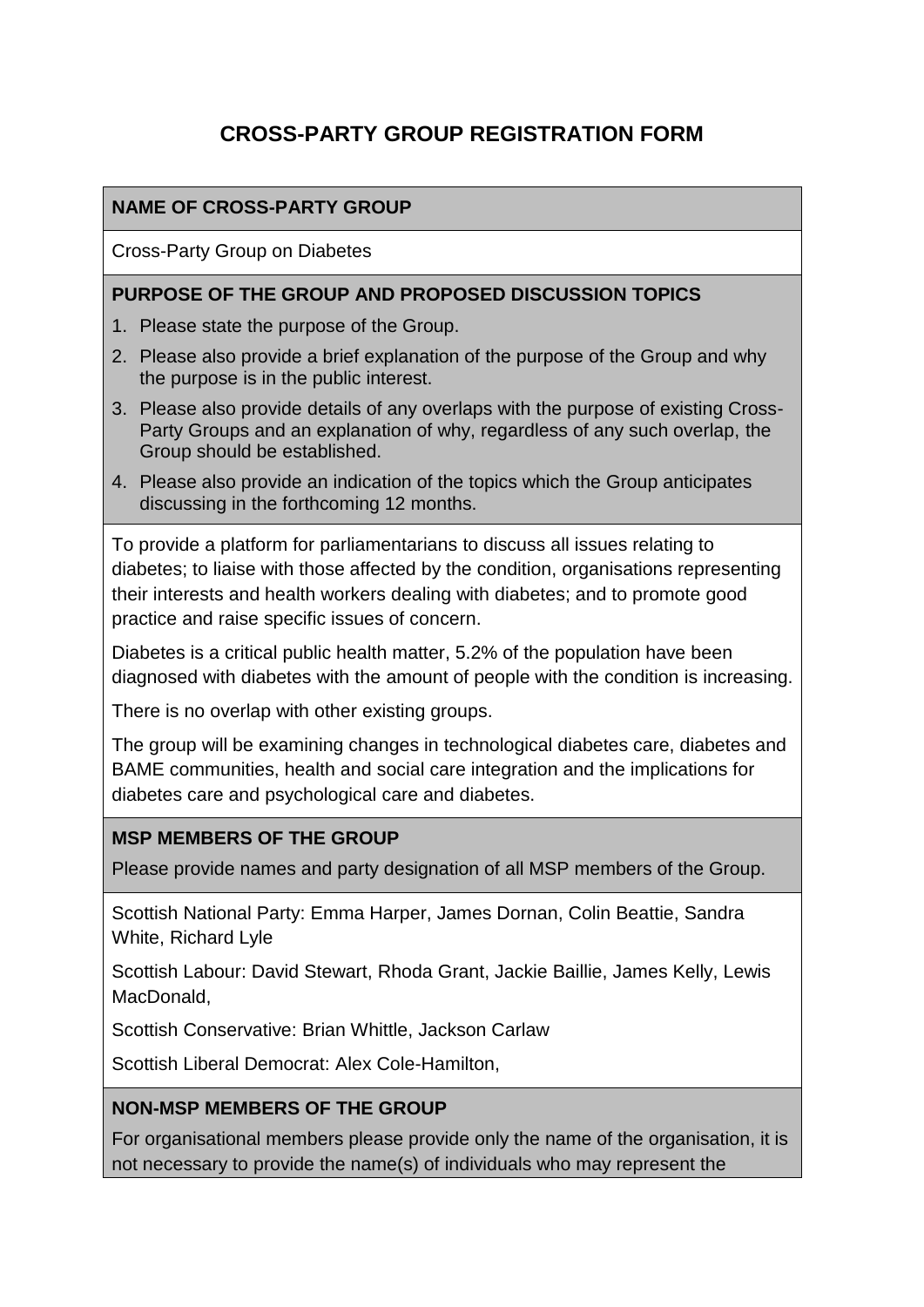organisation at meetings of the Group.

| <b>Individuals</b> | Katie Smith, Mary Cawley, Holly Davis, Joanne Jervis,<br>Melanie Littlewood, Aileen Hillis, Michael Hirst, Iain Brotchie,<br>Mark Cook, Ken Lawrie, Marion Butchart, Sue Hampson, Ken<br>Robertson, David Shaw, Moira Howie, Mandy Judd, Ian and<br>Kim Fergusson, Arvind Salman, Jacquie Forde, Jude Clarke,<br>Steve Birnie, Alia Gilani, Jamie Rice, Delia Rodgers, Joanne<br>Jervis, Nicola Johnson, Alyson Malone, Karen Adamson,<br>Bonnie Thomson, Claire Heslin, Ros Meek, Susan Fletcher,<br>Michael Grieve, David Eadie, Jane Cook, Morag Low,<br>Spencer Fildes, Fiona Hamill, Susan Cameron, Bonnie<br>Thomson, Lucille Whitehead, Camilla Horwood, Karen Utting,<br>Debi Harris, Brian Kennon, Jeff Foot, Tricia Ford, Susan<br>Chisholm, Claire Heslin, Isobel Miller |
|--------------------|-------------------------------------------------------------------------------------------------------------------------------------------------------------------------------------------------------------------------------------------------------------------------------------------------------------------------------------------------------------------------------------------------------------------------------------------------------------------------------------------------------------------------------------------------------------------------------------------------------------------------------------------------------------------------------------------------------------------------------------------------------------------------------------|
| Organisations      | Diabetes Scotland - Secretariat<br><b>JDRF Scotland</b><br>The Alliance<br>Division of Clinical Psychology<br><b>Royal Pharmaceutical Society</b>                                                                                                                                                                                                                                                                                                                                                                                                                                                                                                                                                                                                                                   |

# **GROUP OFFICE BEARERS**

Please provide names for all office bearers. The minimum requirement is that two of the office bearers are MSPs and one of these is Convener – beyond this it is a matter for the Group to decide upon the office bearers it wishes to have. It is permissible to have more than one individual elected to each office, for example, co-conveners or multiple deputy conveners.

| Convener               | David Stewart MSP        |
|------------------------|--------------------------|
| <b>Deputy Convener</b> | Emma Harper MSP          |
| Secretary              | <b>Diabetes Scotland</b> |
| Treasurer              | N/A                      |

# **FINANCIAL BENEFITS OR OTHER BENEFITS**

Please provide details of any financial or material benefit(s) the Group anticipates receiving from a single source in a calendar year which has a value, either singly or cumulatively, of more than £500. This includes donations, gifts, hospitality or visits and material assistance such as secretariat support.